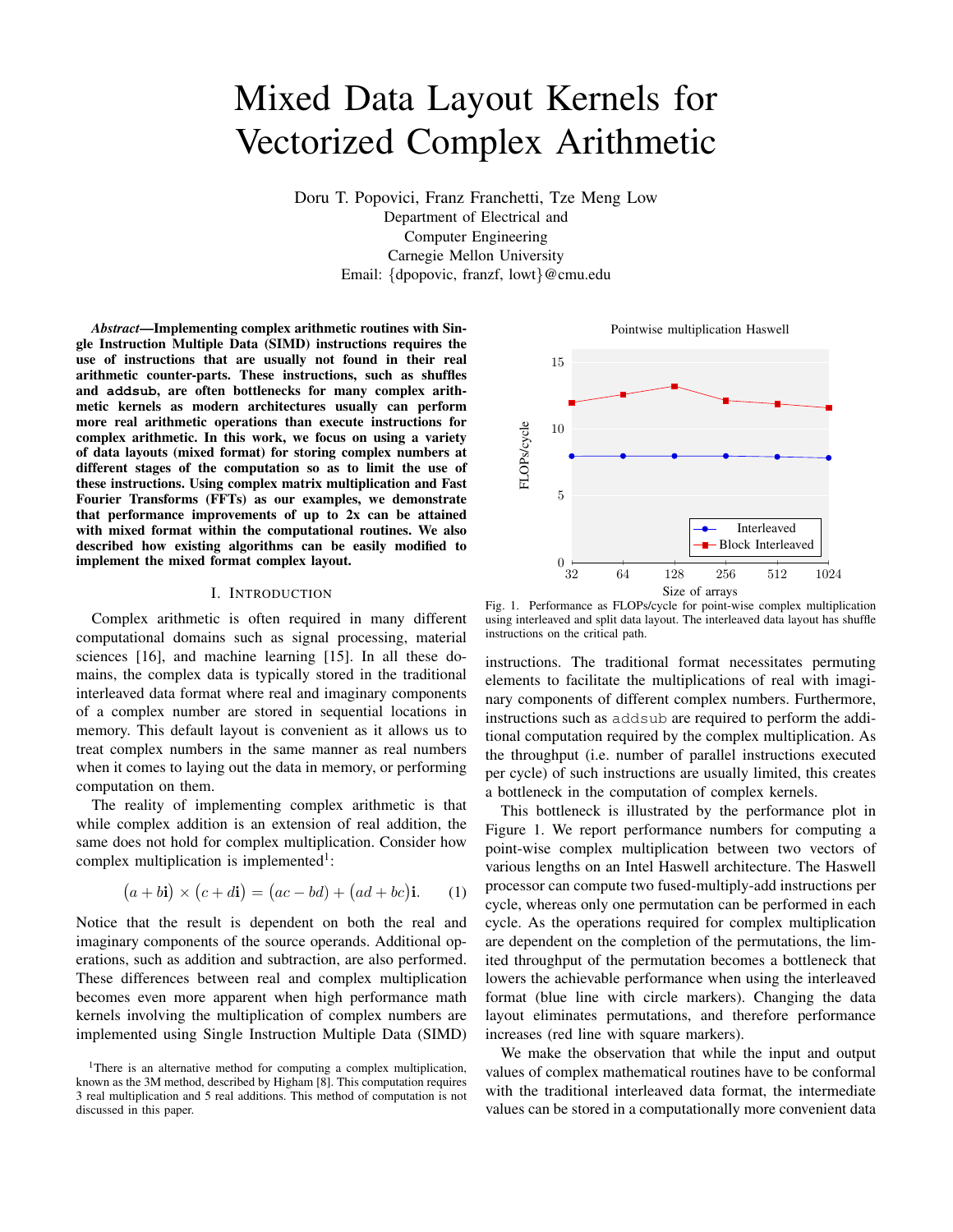

Fig. 2. Two implementations of the SIMD complex multiplication when data is stored in complex interleaved (left) and block interleaved (right) data formats. The SIMD vector length is  $\nu = 4$ . When data is stored in interleaved format, each vector register can hold two complex numbers. When data is stored in block interleaved, each vector registers stores four real components or four imaginary components. The real components of the complex numbers are represented by the yellow color, while the imaginary components are represented by the dark gray color.

format that reduces the number of special instructions used and increases overall performance. In this paper, we leverage this observation that allows us to design complex arithmetic kernels that change the data layout during the computation in order to reduce the use of the special instructions.

Contributions Specifically our contributions are as follows:

- *Mixed data layout complex arithmetic kernel.* We introduce the use of different data layout formats at different stages of the complex arithmetic kernels to reduce and even eliminate permutations and other instructions that have limited throughput on most systems. These instructions are often bottlenecks of complex arithmetic kernels, and by limiting their use, even highly optimized kernels can benefit in yielding higher performance.
- *Opportunities for introducing mixed format.* Using examples from two different domains where complex arithmetic are used, we illustrate different opportunities where the switching of mixed format can be introduced. By leveraging existing data movement patterns in existing kernels, we show that the cost of switching between data formats within the computation can be hidden effectively.

## II. DATA LAYOUT FOR COMPLEX NUMBERS

In this section, we discuss the pros and cons of two different data layout for storing complex numbers when complex multiplication is required.

# *A. Traditional / Interleaved Data Layout*

Traditionally, sequences of complex numbers have been stored in interleaved format, where the real and imaginary components are located in consecutive memory locations. While this format is natural, implementing complex multiplication with SIMD instructions will require the permutation of the individual components of the complex numbers.

Complex multiplication on interleaved data requires three separate permutations to reorder the data into the appropriate location in order to perform SIMD computation. Data needs to be unpacked, then multiplied to obtain the intermediate results and finally added together with an addsub instruction to obtain the final result. It is important to notice that the shuffle operations must be executed before the floating point computation could start. Having the permutations on the computation's critical path will degrade performance. Figure 2 (left) describes one possible way of computing the complex multiplication on interleaved data using SIMD instructions.

#### *B. Split Data Layout*

The split data format stores the real and imaginary components as two disjoint sequences. using this format, a sequence of  $N$  complex numbers is split into a sequence of  $N$  contiguous real components and a sequence of  $N$  contiguous imaginary components. Storing complex number as two disjoint sequences of real and imaginary components allows one to perform the complex multiplication as if one would perform the scalar complex multiplication, i.e.

$$
(\vec{a} + \vec{b}\mathbf{i}) \times (\vec{c} + \vec{d}\mathbf{i}) = (\vec{ac} - \vec{bd}) + (\vec{ad} + \vec{bc})\mathbf{i}.
$$

The difference is that instead of computing one complex multiplication at a time, the SIMD implementation computes  $\nu$  complex multiplications at a time, where v is the SIMD vector length. Figure 2 (right) shows the steps required to do a complex multiplication if data is stored in split layout. It can be seen that this implementation does not require shuffle/permute operations before each multiplication. A variant of the split data layout is the *block interleaved layout* [2], where every block of b contiguous complex numbers is stored in the split data format. Typically, the value of  $b$  is equal to the length of the SIMD register  $\nu$ .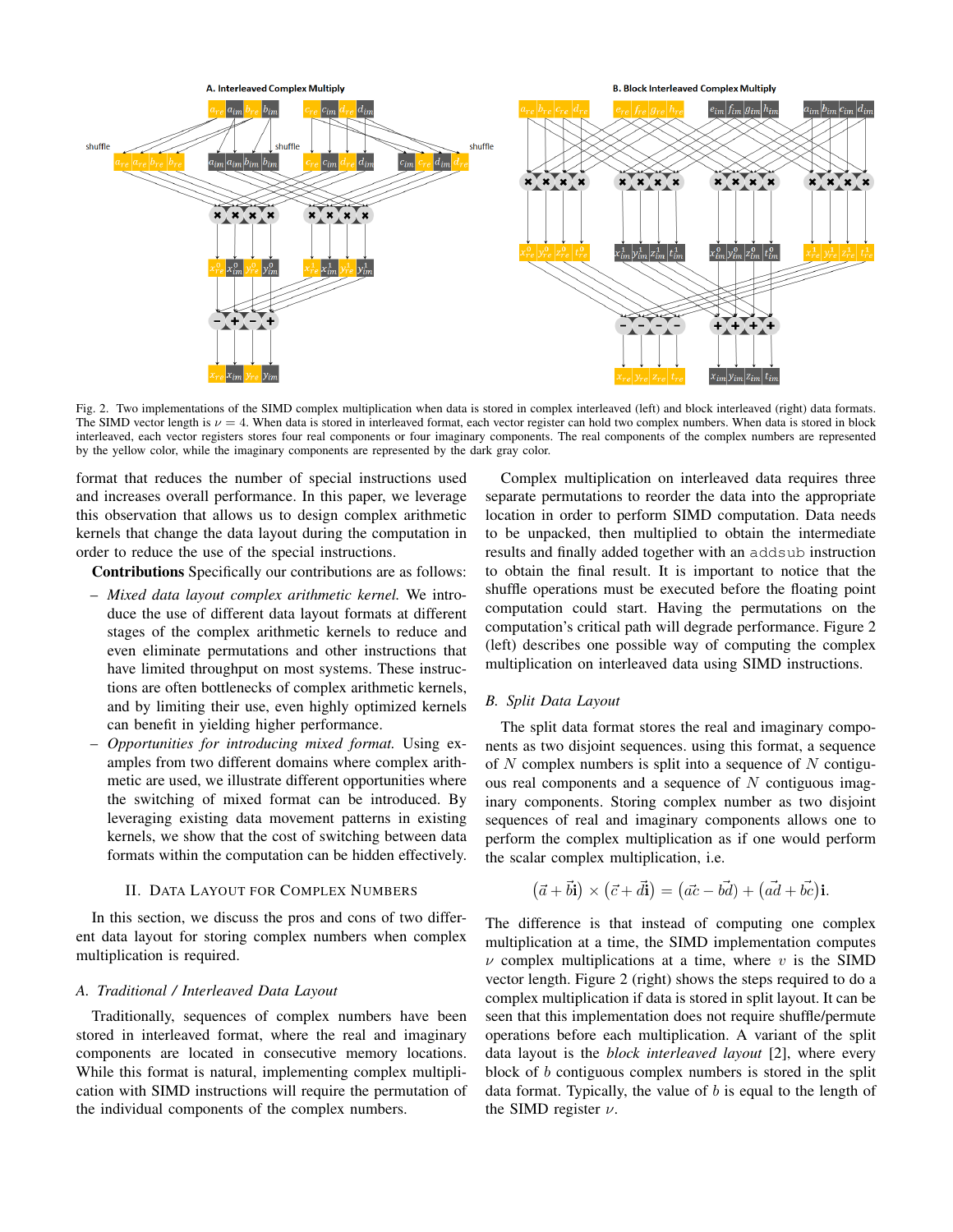While we suspect that these benefits of the split data format may be known<sup>2</sup>, it is not commonly seen in implementations of complex arithmetic kernels. One possibility is that many existing software only support the interleaved data format, and switching from the interleaved data format to split format is time-consuming as data has to be packed and unpacked between library routines.

# III. MIXED FORMAT COMPLEX ARITHMETIC KERNELS

In this section, we discuss how both interleaved and blocked interleaved data format can be introduced into state-of-theart implementations of matrix multiplication, and fast Fourier transforms. In each of the domains, we highlight opportunities within the computational routine to perform the data layout transformation and how the computation needs to be updated to incorporate these mixed format kernels.

## *A. Complex Matrix Multiplication*

High performance matrix multiplications are built with loops around a small but highly optimized matrix multiplication as the kernel [12], [7]. Within the BLAS-like Instantiation Software (BLIS) framework [17], a relatively recent opensource framework for implementing high performance BLASlike operations using the Goto approach [6], the kernel is known as the *micro-kernel*. This micro-kernel computes the operation  $C = \alpha AB + \beta C$  where where C is a  $m_r \times n_r$ matrix, A is  $m_r \times k_c$  and B is  $k_c \times n_r$ , and  $k_c \gg m_r, n_r$ .  $\alpha$  and  $\beta$  are complex scalar values. In addition, matrices A and  $B$  are assumed to be packed into two separate blocks of consecutive memory, and are stored in column-major order and row-major order respectively. Pictorially, the BLIS framework is shown in Figure 3.

*1) Implementation with interleaved data format:* Inspecting the BLIS micro-kernel that computes a complex matrix multiplication [18], we observe that the micro-kernel is computed as a sequence of three distinct operations,

$$
\begin{array}{rcl} T & := & AB \\ T & := & \alpha T \\ C & := & \beta C + T, \end{array}
$$

where  $A$ ,  $B$   $C$  and the temporary matrix  $T$  are stored in interleaved format. As most of the complex multiplications required to compute the micro-kernel occur in the first operation,  $T := AB$ , the expert avoids performing multiple permutations for each complex multiplication by storing the four intermediate values (i.e. ab, ac, bc and bd as described in Equation 1) separately. These four intermediate values are accumulated (either added or subtracted) to form the real and imaginary components of the values to be stored in  $T$  at the end of the first operation. The latter two operations are then performed via a point-wise multiplication when input and output operands are stored in interleaved data format.



Fig. 3. Structure of the high performance matrix multiplication within the BLIS framework [17]. Image taken from [18]. By providing an optimized micro-kernel, a high performance implementation for matrix multiplication is obtained.

The cost of this approach is that twice as much memory is required to store the intermediate results. Four intermediate values are required to store each complex number as opposed to storing just the real and imaginary values. For the case, where  $C$  and  $T$  are kept in registers (as is the case with the micro-kernel), this means that  $m_r$  and  $n_r$ , the dimensions of  $C$  and  $T$ , are restricted to smaller values, thus requiring more round-trips through the data to perform the computation.

*2) Mixed format implementations:* In order to implement the mixed format, recall that  $A$  and  $B$  are packed into contiguous storage. As data packing is inherently a memorybound operations, this is a natural opportunity to switch the data format of matrix  $B$  from interleaved to the blocked interleaved format.

Given that matrix  $B$  has been packed accordingly, the computation within the kernel can be simplified. Firstly, both real and imaginary components of elements from matrix B is scaled by a real component of an element from matrix A to yield temporary values for matrix  $T$ . Subsequently, the imaginary component of the element from  $A$  is used to scale the same real and imaginary components of  $B$  and accumulated (or subtracted) into the same matrix  $T$  to finish computing the complex multiplication. This reduces the need for storing twice as many intermediate values in T.

This approach eliminates any permutation required for the complex multiplication. As data in matrix  $T$  is already grouped

<sup>&</sup>lt;sup>2</sup>Fastest Fourier Transform in the West (FFTW) library [4], a commonly used FFT library, offers an interface for computing FFTs using the split data layout.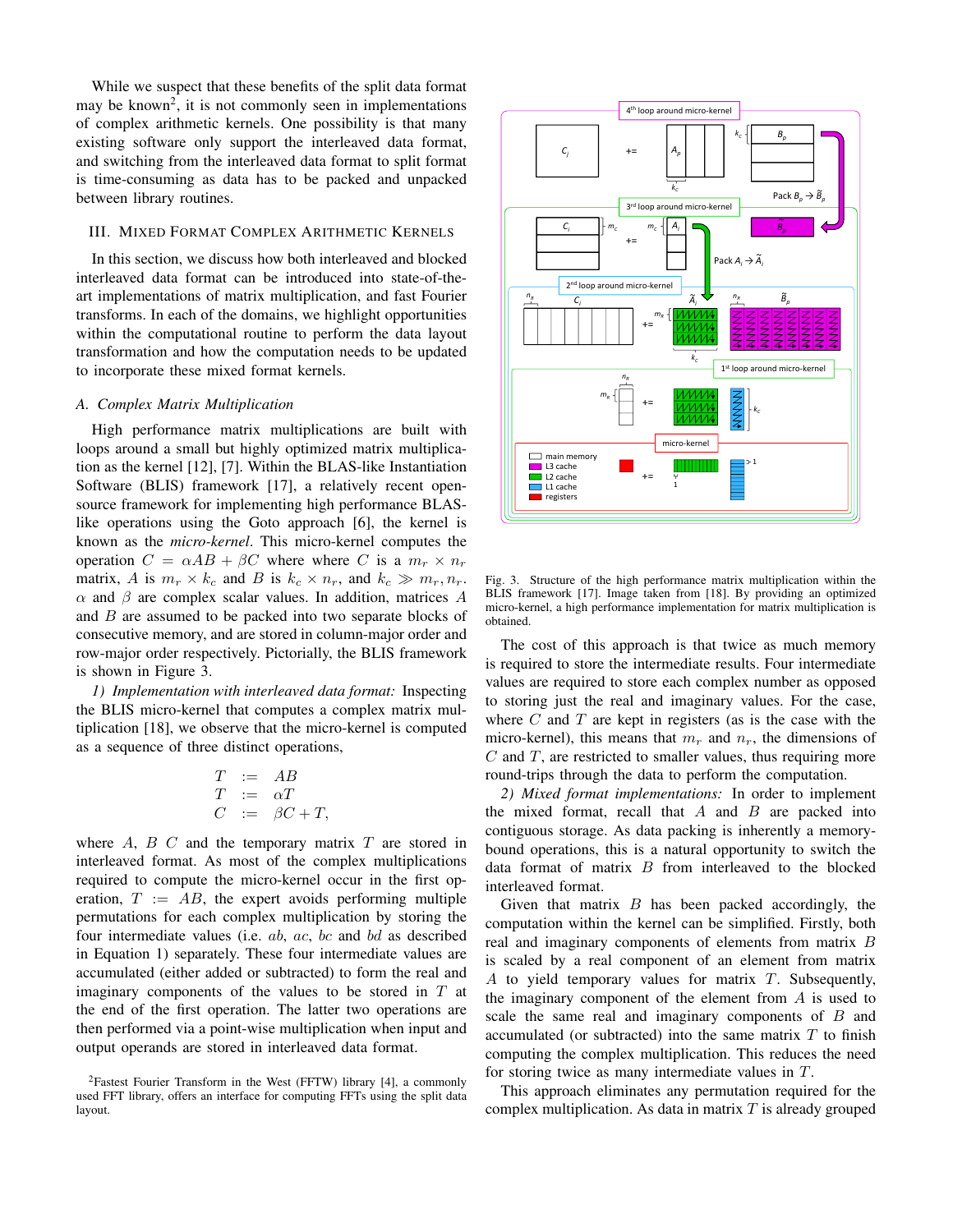

Fig. 4. The dataflow for a DFT of size 8 if implemented for a vector length  $\nu = 4$ . The DFT is decomposed in several stages. It is important to notice that the DFT requires one stage of in-register permutations and two stages of complex multiplications with twiddle factors.

into the real and imaginary components, the scaling with  $\alpha$ can be performed without permutation as well. Finally, the permutation back to interleaved format can be performed either before or after the last operation,  $C = \beta C + T$ , preserving the input and output behavior of the complex kernel.

The net effect of this simplification are multi-fold. Firstly, the output matrix  $C$  of the micro-kernel has to be made larger to hide the latency of the computational instruction [13]. Secondly, the reduction in the number of intermediate values also allows us to create a larger micro-kernel. Finally, the blocking parameters of the loops around the micro-kernel has to be changed to optimize for the new micro-kernel. To determine the new sizes of the micro-kernel and the parameters of the surrounding loops, we derived these new values using the analytical models introduced in [13].

## *B. Discrete Fourier Transform (DFT)*

Fast Fourier Transform (FFT) algorithms for computing the discrete Fourier Transform (DFT) such as the Cooley-Tukey algorithm [1] decompose the discrete Fourier Transform (DFT) of a composite size  $N$  into smaller DFTs, in order to reduce computational complexity. Thus, a DFT of size  $N = mn$  can be expressed as: the computation  $m$  DFTs of size  $n$ , followed by a point-wise complex multiplication with the roots of unity (commonly known as twiddle factors [5]), and the computation of n DFTs of size m. If m and n are composite numbers, the smaller DFTs are recursively decomposed following the same steps. The decomposition stops when the size of the DFT is two. The  $DFT_2$  is represented by the butterfly matrix.

*1) Implementation with interleaved data format:* Notice that each decomposition of a DFT requires a point-wise complex multiplication with the roots of unity. Therefore, the SIMD implementation of the complex multiplication will suffer from the permute instructions if data is preserved in interleaved format. In addition, the FFT inherently performs data transpositions, since all the input data points are required to compute each output data point. The transpositions themselves require permute instructions. Figure 4 illustrates the dataflow of a DFT of size 8 using a vector length of size  $\nu = 4$ . It can be seen that the DFT requires one stage of data permutations and two stages of complex multiplications with twiddle factors.

One solution to reduce the number of permute instructions from the critical path is to duplicate the twiddle factors and shuffle the data at initialization. This solution comes though at the cost of an increased memory footprint. Details on SIMD implementations for the FFT can be found in [2].



Fig. 5. The dataflow for a DFT of size 8 if implemented for a vector length  $\nu = 4$ . The first part of the DFT is compute in the interleaved format. This part will include the data permutations and some of the twiddle multiplication. Once data is in the correct shape, it can be changed to the block interleaved format. This will remove the permute instructions from the second twiddle multiplication.

*2) Implementation with mixed data format:* An alternative solution is to change the layout of the data set. Since the twiddle factors are precomputed arrays, they can be stored in block interleaved at initialization. However, changing the input layout cannot be done upfront as this would incur additional permutation instructions to ensure that every input element is used to compute every output element. Instead, the format change must be done as computation is performed.

Figure 5 shows the data flow for a mixed data layout DFT of size 8 when the SIMD vector length is  $\nu = 4$ . Essentially, the FFT algorithm is split into two separate stages of computation. The first stage of the mixed data layout FFT algorithm is identical to the traditional FFT algorithm, where permutations and twiddle multiplications are performed using the interleaved data format.

At the end of first stage of computation, the data is unpacked as part of the necessary data transposition incurred by the FFT algorithm into the blocked interleaved format. This allows us to compute the second part of the DFT in blocked interleaved format, thus avoiding the permutations required by the twiddle factor multiplications. In addition, by selecting where the second stage of the DFT starts, the permutations incurred from data transposition can also be avoided.

The outstanding question is the duration of the first stage of the computation. With a SIMD vector length of  $\nu$ ,  $\nu/2$ complex numbers can be held in the vector. These  $\nu/2$  complex numbers need to be accumulated together with  $\log_2(\nu/2)$  $DFT_2$  butterflies, which means that there must be  $\log_2(\nu/2)$ sets of butterflies in the first stage before we can change the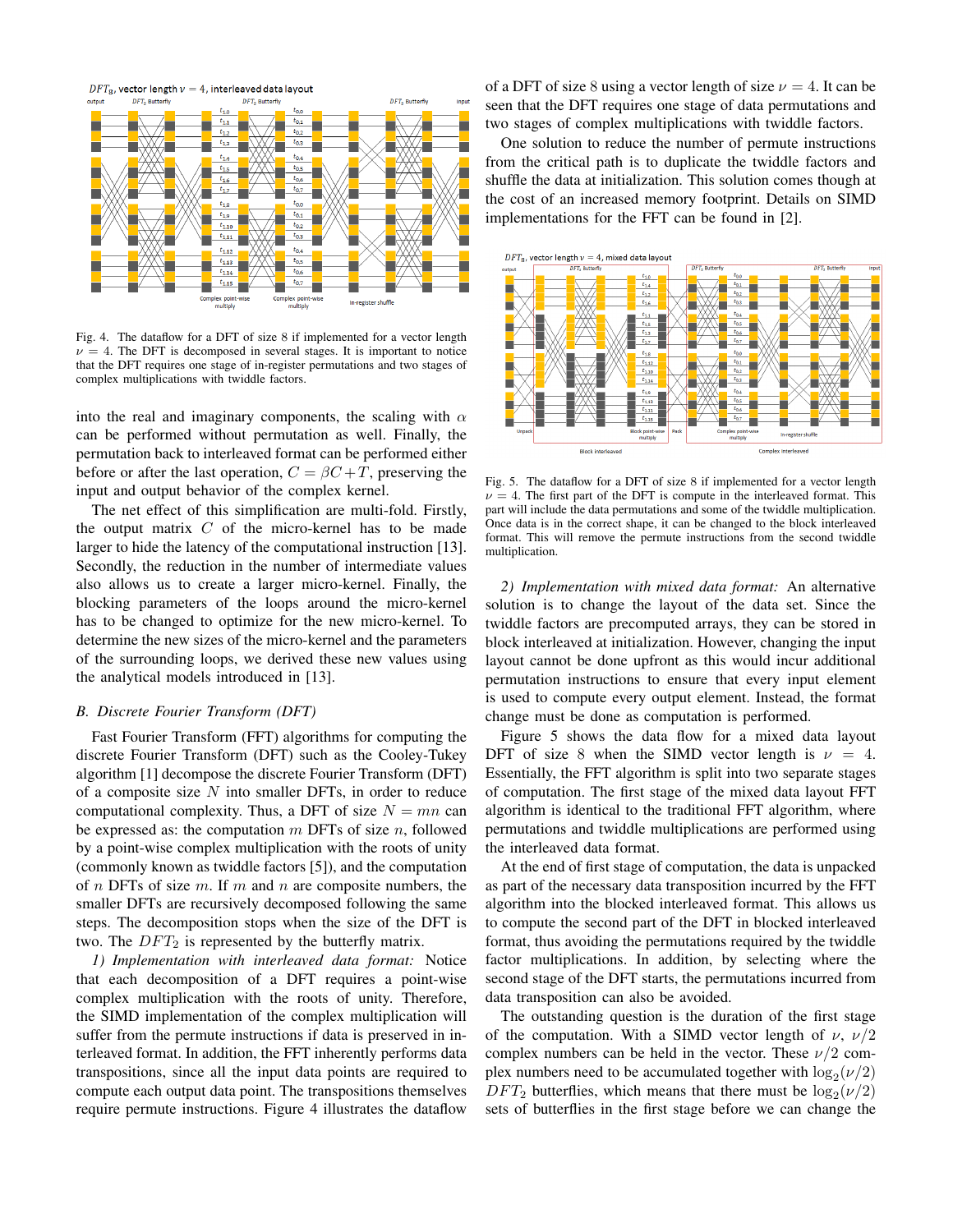

Fig. 6. Performance of double-precision complex matrix multiplication attained on Intel Haswell and Intel Kabylake. The mixed format implementation achieves peak performance faster than the interleaved version as indicated by the steeper slope when the  $k$  dimension is small. Overall, as  $k$  gets larger, the performance gap between the mixed format and interleaved format decreases from 37% and 33% on the Haswell and Kabylake respectively to 2% .

format. For  $\nu = 4$ , we require two stages in interleaved format before swapping to the blocked interleaved layout.

#### IV. RESULTS

In this section, we compare performance results attained by the mixed format implementations against implementations found in commonly-used software libraries. We show performance results obtained on complex mathematical kernels implemented using Advanced Vector Extension (AVX) [10] instruction set on two architecture, the Intel Haswell 4770K and Intel Kabylake 7700K. In all plots, the top of the chart represents the theoretical peak of the machine.

# *A. Complex Matrix Multiply*

In Figure 6, we report performance attained by the different implementations of double-precision complex matrix multiplication. Comparison is performed against implementations in BLIS, as the BLIS framework allows us to selectively replace computation and packing kernels. This also permits us to isolate the performance changes due to the data layout swap. For each architecture, we fixed the output matrix size to  $1000 \times 1000$ , and increases the inner dimension k from 16 to 1024. Performance is reported in GLOPs/second. The theoretical peaks for Haswell and Kabylake are 56 GFLOPs/s and 72 GFLOPs/s.and Kabylake respectively.

Of particular interest is the rate at which the kernel achieves peak performance. This is of interest as a faster rate means that peak is sustained over a larger range of sizes of matrices. As shown in the plots, the mixed format achieves peak performance with a block size of 192, while the traditional mixed format data requires a block size of 256 to reach peak performance. The performance improvement over small values of  $k (k < 100)$  with the mixed format implementation is between 10-33 and 10-37% over the interleaved implementation on the Kabylake and Haswell respectively.

These results are as expected because the mixed format allows us to compute with almost twice as large a micro-kernel when compared with the interleaved micro-kernel. Since the L1 cache is fixed, a larger micro-kernel means that less data in the  $k$  dimension is required to utilize the L1 cache efficiently. The mixed format implementation has also an slight and unexpected benefit of attaining a 1% to 2% improvement over the traditional layout implementation even as the inner dimension of the matrices becomes larger.

# *B. Discrete Fourier Transform*

In Figure 7, we present the performance attained by different implementations of double-precision 1D and 2D FFTs. We compare our approach using interleaved and mixed format against state-of-the-art implementations offered by MKL [9] and FFTW [11]. In addition, performance results for a number of kernels of the form  $DFT_n \otimes I_{\nu}$ , where  $\nu$  represents the vector length. These kernels are chosen as they are similar to the codelets used by FFTW to generate implementations for larger FFT sizes.

We implement our data layout-aware FFTs within the Spiral framework [14]. We use Spiral to generate small 1D FFT codelets of size  $n = 64, 128, 256, 512$ . The 2D FFT implementations are obtained writing loops around the 1D kernels, similar to FFTW's implementation [3]. We report performance for both the kernels and the 2D FFTs as FLOPs/cycle. Given that FFTs have predominantly more additions than multiplications and/or fused multiply-add instructions, we can make the assumption that FFTs are bounded by additions. Since the Intel Haswell architecture can compute only one vector addition per cycle, we can determine that for a vector length  $\nu = 4$  the theoretical peak is 4 FLOPs/cycle. Intel Kabylake has twice the throughput (two vector additions per cycle), therefore the FFT peak performance for the same  $\nu = 4$  is 8 FLOPs/cycle.

Recall that the complex multiplication requires two multiplies and one addsub to compute the final result. Due to the permutations, both multiply instructions have to be computed before the addsub can be executed. Any deviation from the peak performance can be attributed to this dependency.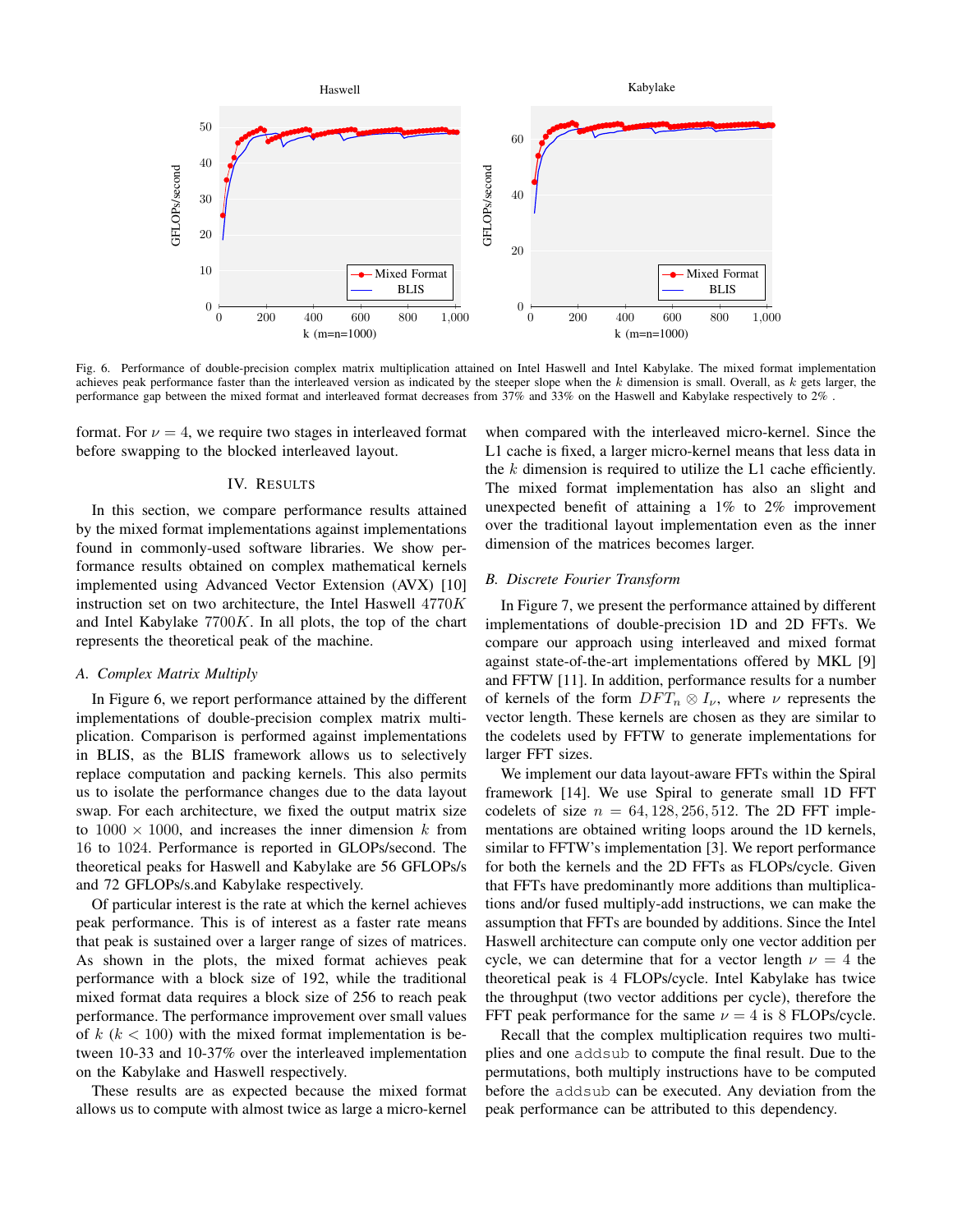

Fig. 7. Performance of double precision 1D kernels and 2D FFTs on Intel Haswell and Intel Kabylake. The mixed format implementations of the 1D FFT kernels (top plots) achieves close to peak performance and match or overpass the library implementations. The mixed format 2D FFTs (bottom plots) achieve between 10% and 30% performance improvement against MKL and FFTW implementations.

*1D FFT Performance.* Notice that the implementation of the 1D FFTs using the mixed format is slightly better (5% to 15%) then the FFTW and MKL implementations. In addition, the mixed format implementation achieves closer-to-peak performance on both architectures. Similar behavior is observed with the 1D kernels  $DFT_n \otimes I_{\nu}$ , though overall performance decreases for when the data is outside of the L1 cache.

As MKL does not offer methods to implement the kernels of the form  $DFT_n \otimes I_\nu$ , we only compare our implementations against FFTW. Overall, our implementations are 1.3 to 2x faster than FFTWs implementations.

*2D FFT Performence.* We compare the 2D FFT implemented using the mixed format against MKL and FFTW. The bottom two plots in Figure 7 show the performance of the three implementations on the two architectures. All sizes shown exceed the L1 cache. In addition, the  $512 \times 512$  reside in main memory. As shown in the plots, the performance of our approach is between 10% and 30% over the implementations offered by two libraries. Notice that as the size of the 2D FFT increases the performance drops since computation requires data to be brought frm the lower levels of the cache hierarchy.

#### V. CONCLUSION

In this paper, we describe how switching data layouts for complex numbers within the computational routine can further improve performance of highly-tuned complex arithmetic kernels. By storing the intermediate results in computationally convenient data formats, we reduce (and in some case eliminate) the need for special instructions that are often bottlenecks of many systems. We show that applying our approach to important kernels such as matrix-matrix multiplication and FFT we achieve up to 2x performance improvements over state of the art library implementations. Using important kernels in the linear algebra and spectral domain, we highlight opportunities for improving overall performance of applications from signal processing, machine learning and material sciences where such kernels are used together. One such opportunity for improving performance is preserving the block interleaved data format across computation kernels, thus reducing the overall number of packing and unpacking routines.